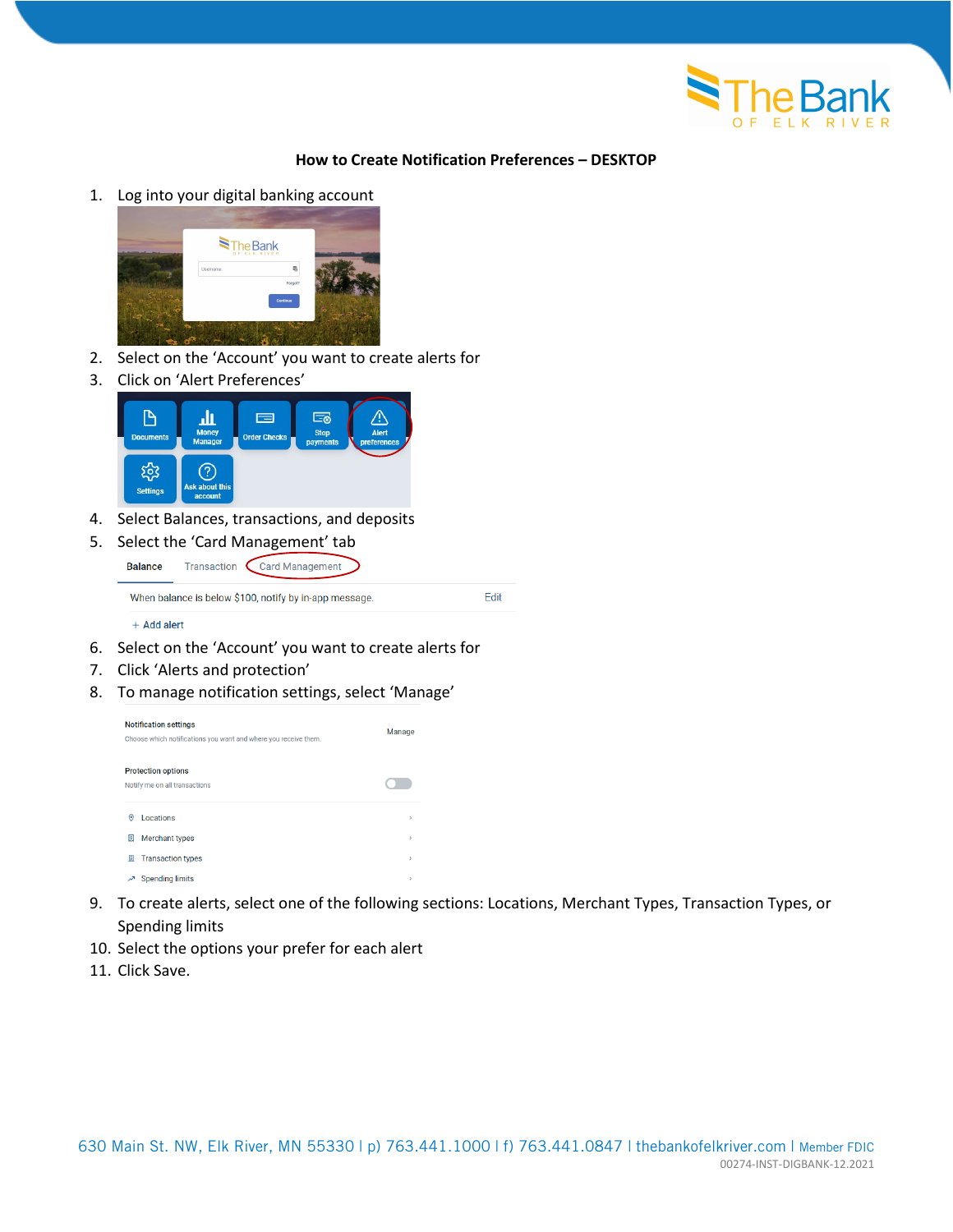

## **How to Create Notification Preferences – MOBILE**

1. Click on your Bank of Elk River Mobile app and sign in



- 2. Select on the 'Account' you want to create alerts for
- 3. Click on 'Card Management

|  | 拦        | <b>Transactions</b>       |               |
|--|----------|---------------------------|---------------|
|  | 上        | Deposit                   | $\mathcal{P}$ |
|  | ◉        | Send money with Zelle®    | $\mathcal{E}$ |
|  | P        | Documents                 | $\mathcal{E}$ |
|  | $\equiv$ | <b>Order Checks</b>       |               |
|  |          |                           |               |
|  | ▬        | Card management           | $\mathcal{E}$ |
|  | ⚠        | Alert preferences         | $\mathcal{E}$ |
|  | భ        | Settings                  | $\mathcal{E}$ |
|  | ℗        | Ask us about this account | $\mathcal{E}$ |

4. Select 'Alerts and protections'



5. To manage notification settings, select 'Manage'